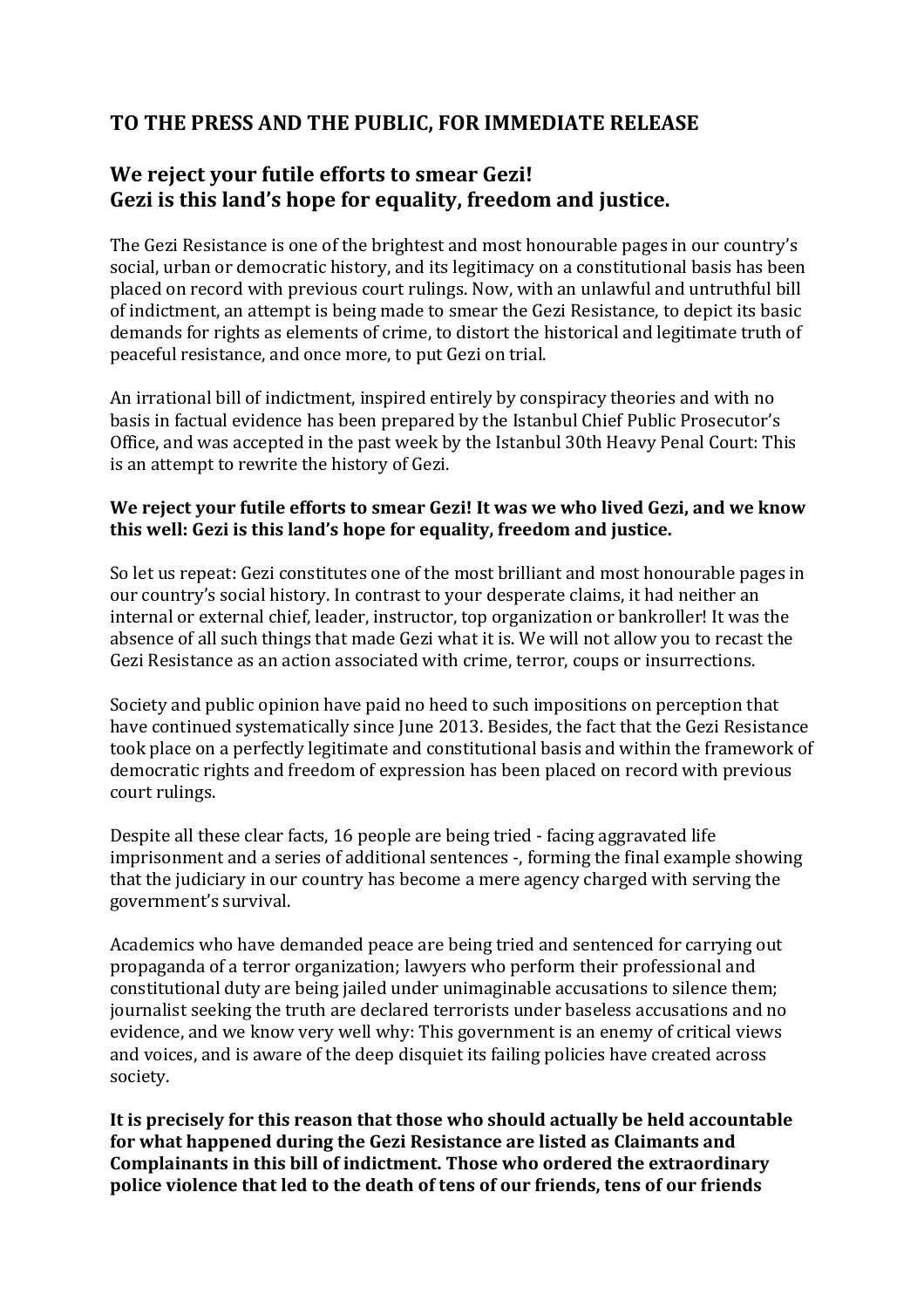## **losing their eyes, and thousands of them being injured; and also those who protected the forces that implemented this violence should be the real defendants in the Gezi case.**

Those who, rather than lending an ear to the rightful and legitimate demands of citizens expressed in all corners of the country at peaceful actions; chose to use the state's judiciary to suppress democratic demands and to create an enemy out of a certain section of society should be the real defendants in the Gezi case.

Below is our own assessment of this bill of indictment, which completely reverses universal legal norms, does not even respect the most basic legal norms, and in the absence of concrete evidence, uses a set of expressions like "it has been understood that", "it has been assessed that", and "it has been evaluated that" to make its claims.

**"It has been understood that**" those who have counted, down to the last splinter, the number of broken car windshields, have overlooked the lives we lost due to disproportionate police violence.

**"It has been understood that"** the number of damaged rubbish containers have been thoroughly recorded, yet our tens of friends who lost their eyes because of tear gas canisters directly targeted at them have been overlooked.

**"It has been understood"** from the manner in which the authors of this bill of indictment have listed, page after page, tapped telephone conversation transcripts that form the basis to nothing other than the revelation of private lives, that their aim is to serve certain unlawful purposes.

**"It has been understood that"** the authors of this bill of indictment aim not only to smear the past, but also to cast a shadow on our shared future.

The saddest aspect of it all is that, this entirely baseless bill of indictment, which makes a mockery of justice with its completely imagined accusations, will once again ruin the reputation of a judiciary that has already lost its credibility in the eyes of society.

This bill of indictment, which extracts, from a bee-culture-map, 'a plan to divide the country'; perceives the purchase of pastries and sandwiches for people in the park as 'bankrolling the resistance'; creates 'external powers' from tourists visiting Antalya for holidays; and interprets the act of giving flowers to police officers on duty at Gezi Park as 'an attempt to overthrow the government', could have been described as comical, if it had not taken hostage the freedom of the people it targets as suspects, and threatened them with aggravated life imprisonment. However, it is a historical responsibility to provide all these accusations with the most serious response.

**Let us not forget that, in this court case, in the image of 16 people, it is in fact millions of citizens who are being placed on trial: The millions who took part in Gezi in 80 cities across our country, and strengthened democracy by using their constitutional rights.**